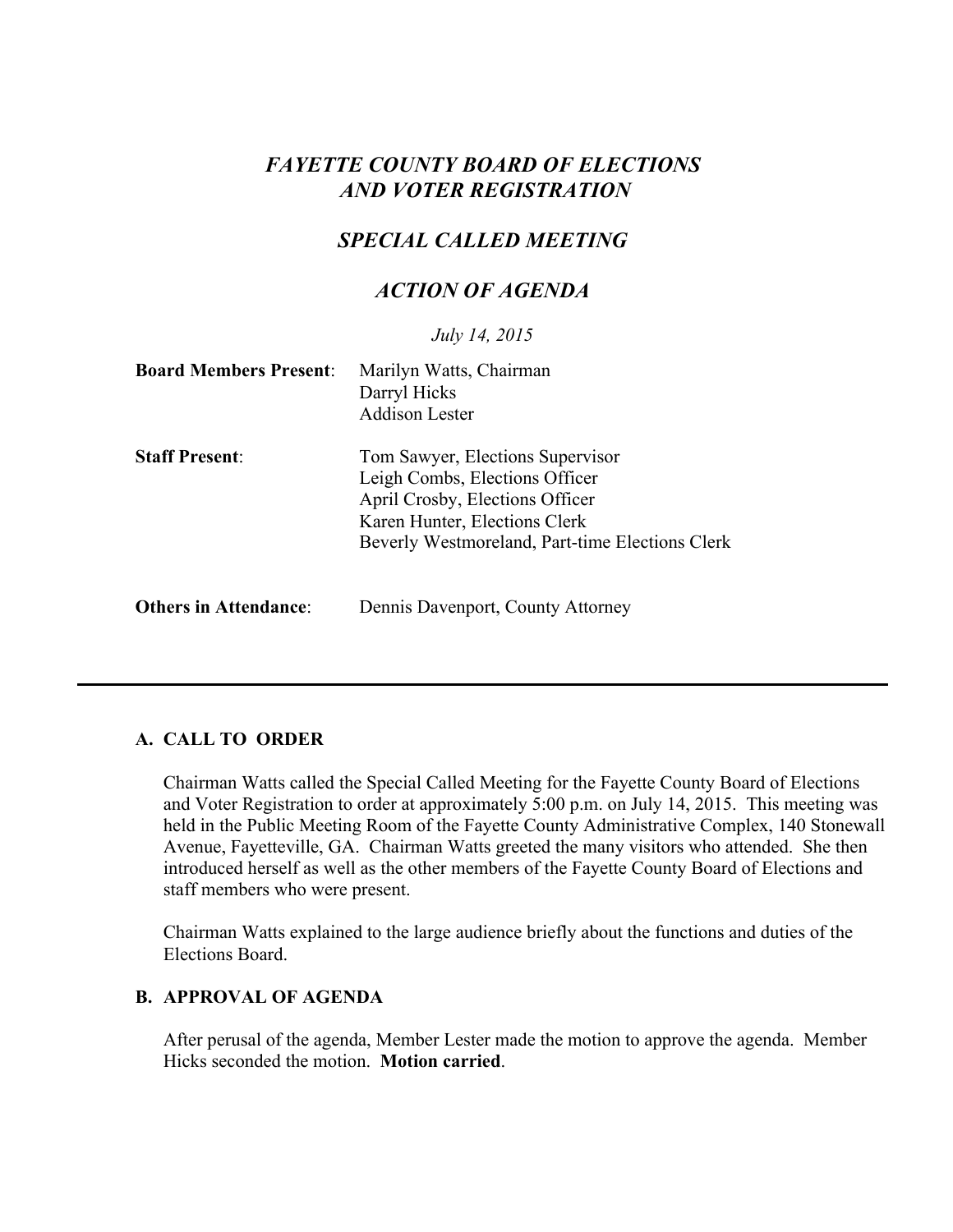### **C. HEARING – DECEASED FAYETTE COUNTY VOTERS**

Chairman Watts introduced Elections Officer Combs who then presented the list of deceased Fayette County voters. Member Lester made motion to approve the list of cancelled deceased Fayette County voters; Member Hicks seconded the motion. **Motion carried**.

### **D. HEARING – FELON FAYETTE COUNTY VOTERS**

Elections Officer Combs presented the list of felon Fayette County voters. Member Lester made motion to approve the list of cancelled felon Fayette County voters; Member Hicks seconded the motion. **Motion carried**.

## **E. OLD BUSINESS**

## **1. APPROVAL OF THE FOLLOWING BOARD MINUTES – REGULARLY SCHEDULED MEETING – JUNE 23, 2015 (JUNE)**

Member Hicks made motion to approve the June 23, 2015 Board Meeting Minutes. Member Lester seconded. **Motion carried.**

### **F. NEW BUSINESS**

### **2. CALL FOR SPECIAL ELECTION TO REPLACE COUNTY COMMISSIONER – HONORABLE POTA COSTON – IN HER UNTIMELY DEATH**

Chairman Watts made motion to approve the Call for a Special Election to replace County Commissioner Honorable Pota Coston. At that point, Member Hicks asked that the agenda be amended so that Public Comments could be moved ahead of this item.

There was some discussion about changing the agenda and where public comments should be on the agenda. County Attorney, Dennis Davenport, advised the Board on this matter.

Chairman Watts then withdrew the motion for the Call for the Special Election to replace County Commissioner Pota Coston.

At this point, Member Hicks made the motion to move Item G, Public Comments forward to be Item F. 2. Member Lester seconded the motion. **Motion carried.**

## **2. PUBLIC COMMENTS – (REPLACED #2 FOR CALL FOR SPECIAL ELECTION)**

Chairman Watts opened the floor for public comment.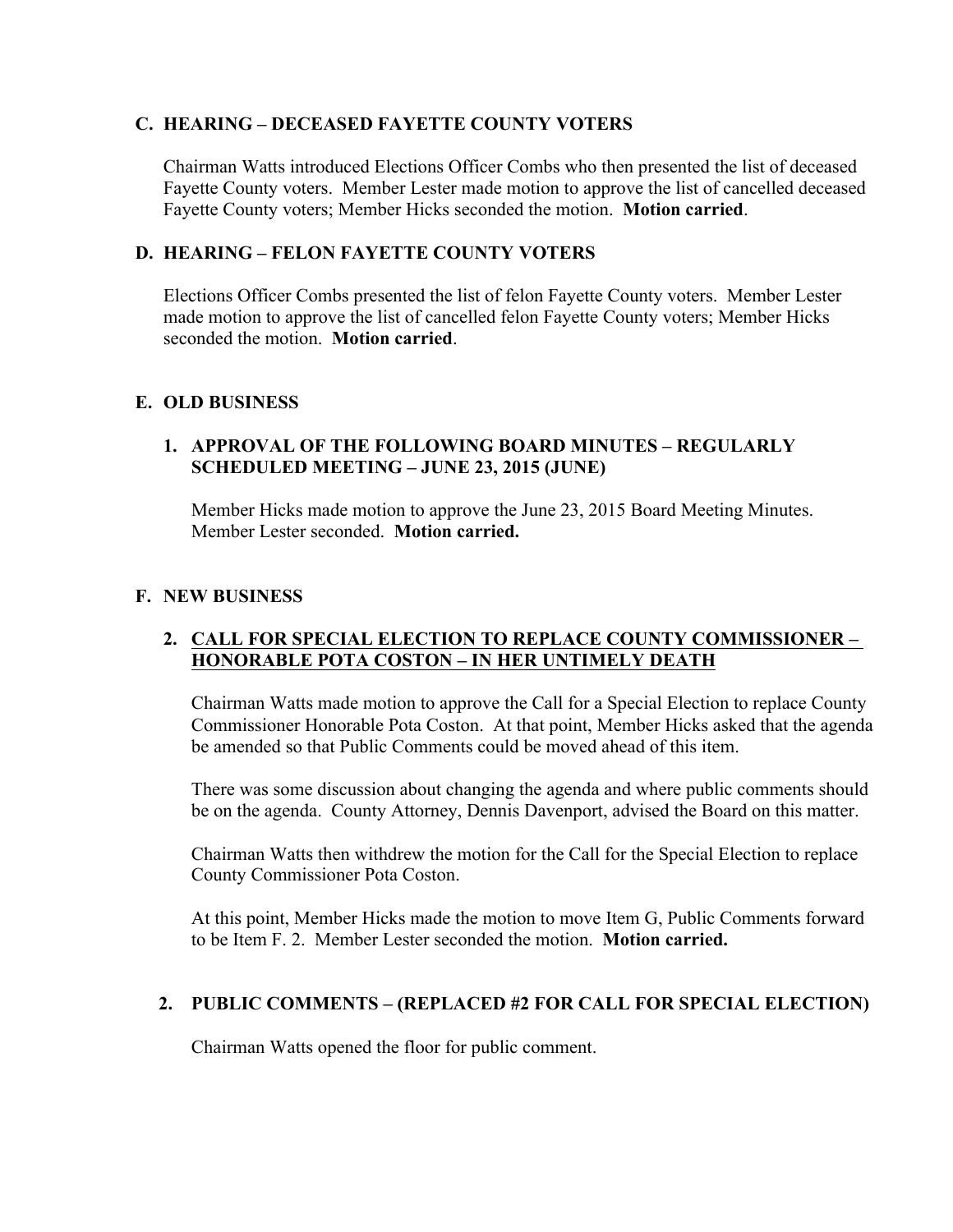- 1. Normer Adams: Mr. Adams said he is a longtime resident of Fayette County and believes the County should continue district voting for District 5 for this Special Election.
- 2. Joe Beasley: Mr. Beasley said there has only been one fair election ever held in Fayette County and it was the one held in District 5 and that district voting should be continued.
- 3. Irene Cheyne: Ms. Cheyne made positive comments about working with Commissioner Pota Coston and believes that district voting should be continued.
- 4. Wayne Kendall: Mr. Kendall said he lives in District 5 and advised the Board that the County would save money by keeping district voting for this election.
- 5. Sharon Pierce: Ms. Pierce said she is a 28 year resident of Fayette County. She asked the Board to approve district voting.
- 6. Terrance Williamson: He stated that out of 159 counties in Georgia, there are 154 counties that have district voting. He then urged the Board to do the right thing and continue with district voting.
- 7. Dawn Oparah: Ms. Oparah stated that a return to "At Large" voting would be a disservice and asked that district voting be continued.
- 8. Larris Marks and Randy Weaver: They were representing the Fayette Visioning Initiative organization and were advocating for community unity. They implored the Board members to keep district voting.
- 9. Carlotta Ungaro: Ms. Ungaro was representing the Fayette County Chamber of Commerce. She asked that the election to replace Commissioner Pota Coston be held as district voting.
- 10. Mike Coley: Mr. Coley stated that district voting has been divisive and the county is now more separated because of it. However, he concluded that he does believe this particular election should be held as district voting.
- 11. Member Darryl Hicks asked to make a comment. He said one of the things he is most proud of is that we can "agree to disagree". He asked that people listen to the speakers who come up. He said you don't have to agree with them but you don't have to "shout them down". He said in any environment where we are civil, we can get to the end game.
- 12. Constance Allen: Ms. Allen worked on Pota Coston's campaign and was proud to do so. She agreed with a former speaker that we do have a dominant Republican Party in Fayette County. She said "At Large" voting gives Republicans a say in what goes in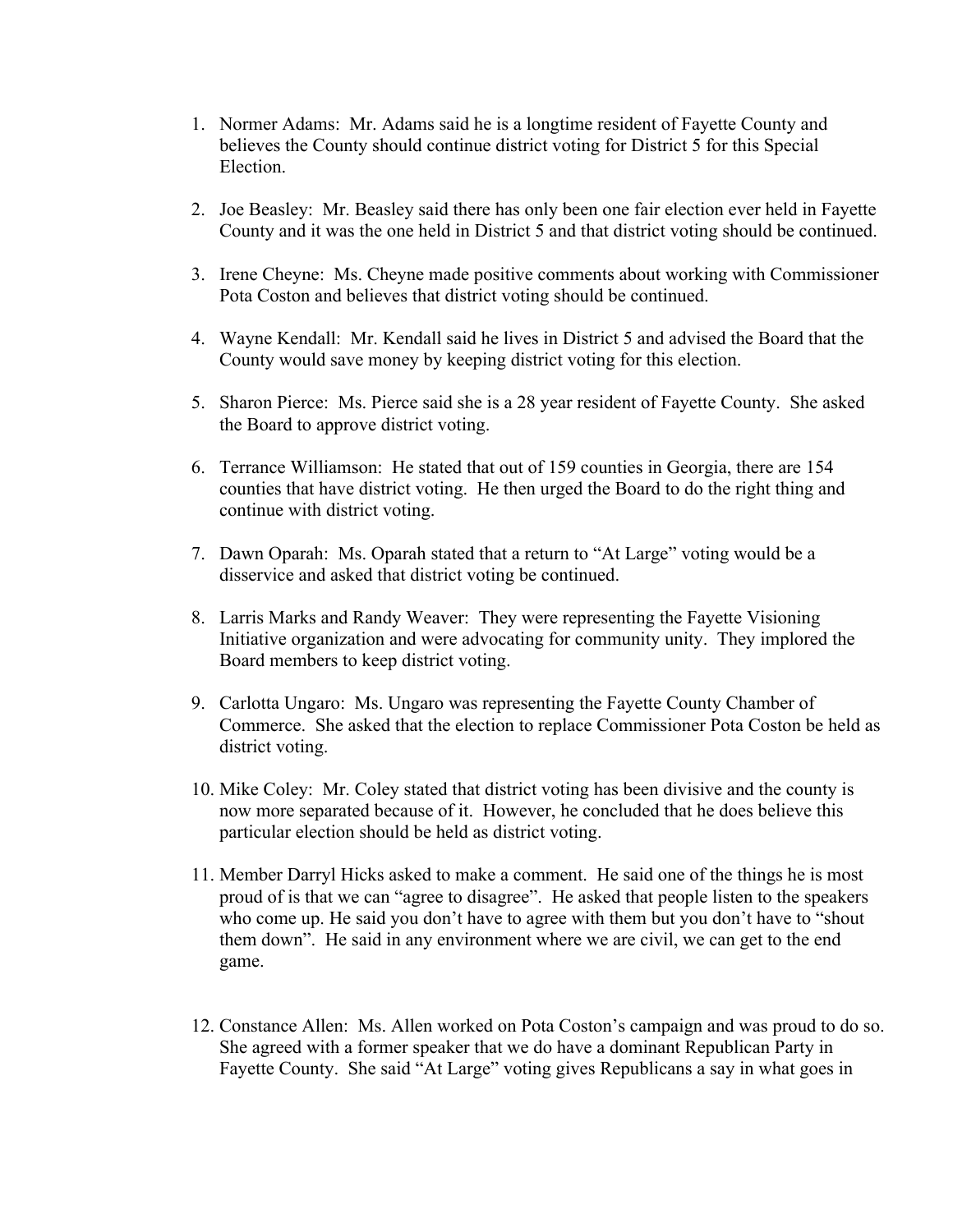their district and they do not have the right to do so. She asked the Board to not make the mistake of dividing this county and people. She advocated to keep district voting.

- 13. Leonard Presberg: Mr. Presberg said he lives in District 5 and represents that district on the School Board. He said moral and legal arguments had been heard. He wanted to speak about image and leadership. He made positive comments about the election of Pota Coston. He spoke briefly about the public image of Fayette County. He then addressed his comments to the Board of Elections and their responsibility of leadership in making this decision. He said he is a member of the Bar and if a lawyer says you can "only do this", you need to ask more questions. He asked that the election be held in the same manner that Commissioner Pota Coston was elected with district voting.
- 14. Michael Cheyne: Mr. Cheyne lives in District 5. He spoke about rumors that he had heard about how the Board had come to their decision to hold this election as "At Large" voting.
- 15. Bonnie Willis: Ms. Willis said she does not feel Fayette County is racist and made positive comments about living in Fayette County. She agrees that the rules of law should be followed and that we should just get past this issue and move forward.
- 16. Ken Bryant: Mr. Bryant said this is not about race and he was not sure why this meeting was being held. He said that whatever the judge has ruled should be honored.
- 17. Eric Woods: Mr. Woods stated that this issue is not about race but about 2 different parties. He cited that our state senators and congressmen serve from districts. He said we all want what is the best decision for the county and asked that the Board do what is right.
- 18. Dr. Regina Daigre: Dr. Daigre stated that the late Commissioner Pota Coston would not have been elected if it were not for district voting. She advocated to continue with district voting.
- 19. Tyrone Jones: Mr. Jones said he moved to Fayette County in 1997. He has served as principle of Flat Rock Middle School and as assistant principle of McIntosh High School. He was very complimentary of Fayette County and believes in "unity in the community". He currently serves as Chairman of the Republican Party of Fayette County. He asked that faith in God be put before politics and that we move forward. He believes that things will work out and good will come out of this.
- 20. Cheryl Burnside: Ms. Burnside said she had moved to Fayette County in 1984. She was very complimentary of the schools in Fayette County and said that Commissioner Pota Coston had set a great example. She advocated to keep district voting and that good will would come out of it.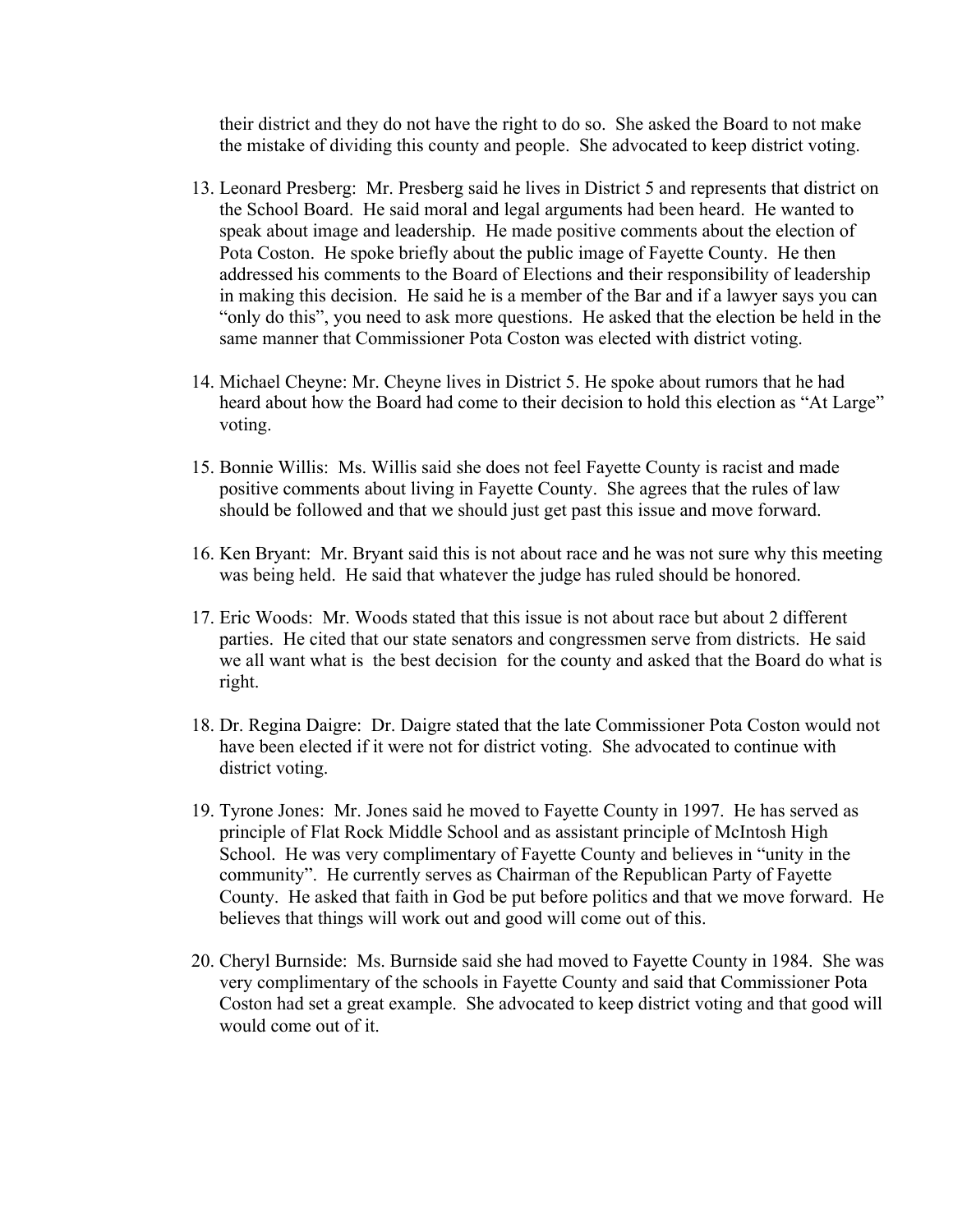- 21. Rick Halbert: Mr. Halbert said he does not live in District 5 but is in support of district voting. He said the last time he spoke was at the last Commissioner's meeting and it was about tunnels. He said now it is about "bridges".
- 22. Bob Ross: He was complimentary of the Board for holding this discussion and of the people attending the meeting. He said we are a country of laws. He spoke about government from the Executive Branch of our national government on down to the state level and then to the local level. He said Presidents are voted on "At Large" as well as Governors and this is necessary.

He further spoke about the legal process and said the NAACP exercised their right to file a lawsuit and now the County has exercised their right to appeal.

 His conclusion is that it's not about race but about politics. He referred to elections held in 2004 and 2006 where minority candidates had the opportunity to be elected. Partisan politics played a part in the outcome of these elections.

 He further said he has never heard of any impediment to registering to vote or casting a vote because of race, creed, or religion in this county. Mr. Ross said that he will respect whatever legal decision is made in this matter.

- 23. Dennis Benson: Mr. Benson said he is a retired Navy Captain. He stated that it took gerrymandering of the districts to get a political agenda pushed through. He further said this district voting has made the districts competitive and he is opposed to district voting.
- 24. Lurma Rackley: Ms. Rackley said she campaigned with Commissioner Pota Coston and advocated to keep district voting as District 5 deserves the right to keep district voting.
- 25. Kim Leonard: Ms. Leonard spoke about the ruling by Judge Timothy Batten. She advocated for district voting.
- 26. Lysa (Ridley)Jones: Ms. Jones worked with Commissioner Pota Coston on many campaigns and realizes there are biases and hoped that district voting would be continued.
- 27. Greg Dunn: Mr. Dunn made the point that the Board of Elections are facilitators of the elections and it's not the Elections Board that will make this decision. He also said he does not see where there is even a choice to be made by them or the County Commission as this is a legal issue.
- 28. Tonya Miller: Ms. Miller stated that she has lived in Fayette County for 10 years. She campaigned for Commissioner Pota Coston. She appealed to the Board to keep district voting. She believes it is important to move forward and talked about the letter of the law versus the spirit of the law. She said district voting is about representation and believes District 5 wants to keep district voting.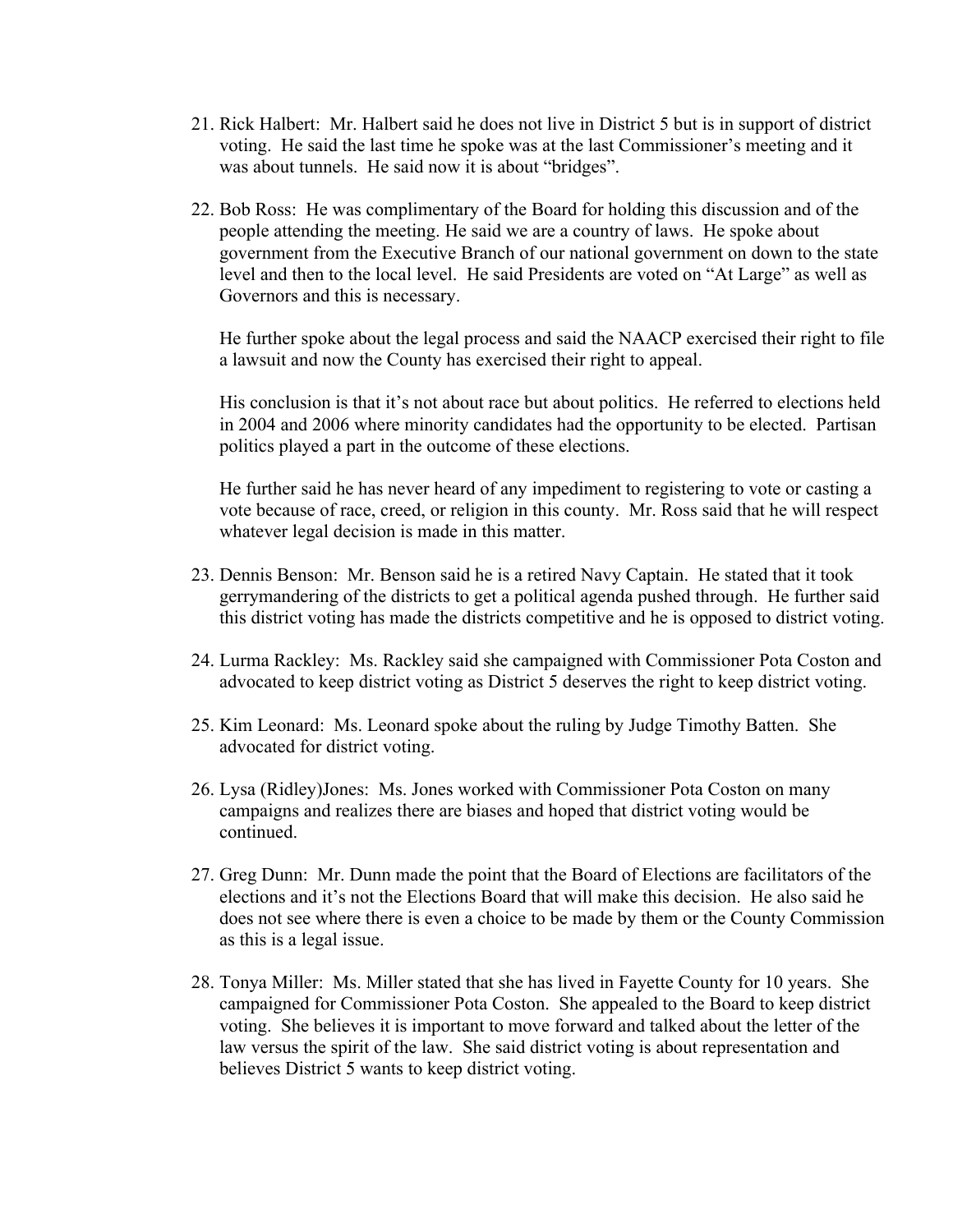- 29. Peter Pfeifer: Mr. Pfeifer has previously served as a Commissioner of Fayette County and spoke about what it takes for a candidate to be elected and that you go "door knocking" in areas that best represent the party by which you hope to be elected.
- 30. Lawrence Wooten, Sr.: Mr. Wooten said some of his neighbors may not vote because they don't believe their vote will count. Mr. Wooten spoke in favor of district voting.

Chairman Watts asked if there were any more people who wanted to have a comment. Since there were no others who came forward, Chairman Watts closed the time for Public Comments.

Chairman Watts then asked that the meeting move back to Item F 2 on the agenda which is now Item G.

## **G. CALL FOR SPECIAL ELECTION TO REPLACE COUNTY COMMISSIONER - HONORABLE POTA COSTON – IN HER UNTIMELY DEATH**

Chairman Watts moved to call for the Special Election to Replace County Commissioner, Honorable Pota Coston. Member Addison Lester seconded the motion.

At this point, County Attorney, Dennis Davenport, made statements relating to this election. He said it is the Board of Election's duty to call for this special election. He said the County is under litigation and because of the ruling, the law says the 2012 district map will be used for "At Large" voting for this special election.

Member Hicks then asked Mr. Davenport about going back to Judge Timothy Batten asking for a new ruling for district voting and that this be done expeditiously. Mr. Davenport replied that there is no litigation on that question. Member Lester then asked Mr. Davenport what methods would need to be taken to change this legislation. Mr. Davenport replied that it's not an action that can be done locally by an agency, it must be done at the state level.

There was much discussion with Mr. Davenport about the two different district maps and how the residency of the candidates would matter.

Member Hicks then commented that he is honored to be at this place in time in making decisions that will matter 50 years from now. He further said we have a defining moment and he advocates challenging the law to make this change. He stated he is opposed to "At Large" voting and believes district voting will move this county forward. He believes this is the right thing to do.

Chairman Watts ade comments regarding this special election issue and said she is pledged to follow the law. She further stated that even though there have been rumors as to actions of the Board of Elections, the Board has not been told by the Board of